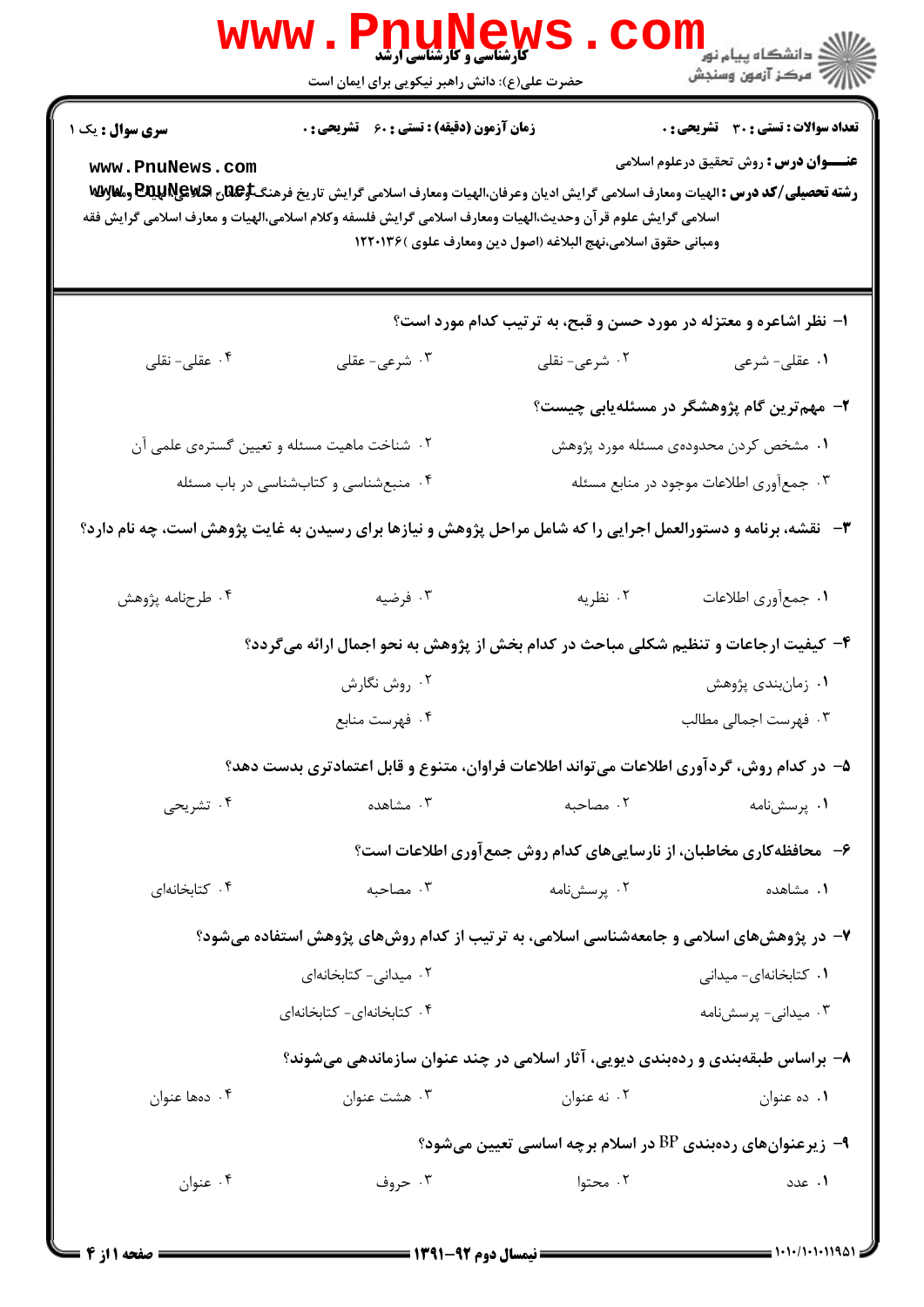| سری سوال : ۱ یک       | <b>زمان آزمون (دقیقه) : تستی : 60 ٪ تشریحی : 0</b> |                                                                                                                                                                                                                                                                                                                  | <b>تعداد سوالات : تستی : 30 ٪ تشریحی : 0</b>          |
|-----------------------|----------------------------------------------------|------------------------------------------------------------------------------------------------------------------------------------------------------------------------------------------------------------------------------------------------------------------------------------------------------------------|-------------------------------------------------------|
| www.PnuNews.com       |                                                    | رشته تحصيلي/كد درس : الهيات ومعارف اسلامي گرايش اديان وعرفان،الهيات ومعارف اسلامي گرايش تاريخ فرهنگ <del>\$EQU</del> R و&wy و&wy<br>اسلامی گرایش علوم قر آن وحدیث،الهیات ومعارف اسلامی گرایش فلسفه وکلام اسلامی،الهیات و معارف اسلامی گرایش فقه<br>ومباني حقوق اسلامي،نهج البلاغه (اصول دين ومعارف علوي )١٢٢٠١٣۶ | <b>عنـــوان درس :</b> روش تحقیق درعلوم اسلامی         |
|                       |                                                    | ∙۱− از مهمترین منابع پژوهش که به پژوهشگر امکان دستیابی سریع به جدیدترین اطلاعات را میدهد، کدام است؟                                                                                                                                                                                                              |                                                       |
| ۰۴ کتاب               | ۰۳ نشریه ادواری                                    | ۲. اطلاعات دیجیتالی                                                                                                                                                                                                                                                                                              | ٠. شبه کتاب                                           |
|                       |                                                    | 11– کدام مورد زیر از عوامل اولویتسنجی منابع به شمار میآید؟                                                                                                                                                                                                                                                       |                                                       |
|                       | ۲. دقت پژوهشگر- نوآوري منابع                       |                                                                                                                                                                                                                                                                                                                  | ٠١ محدوديت وقت پژوهشگر- كثرت منابع                    |
|                       | ۰۴ نوآوری منابع- اصالت و اعتبار منابع              |                                                                                                                                                                                                                                                                                                                  | ۰۳ جایگاه علمی نگارنده- استفاده از کتابشناسی          |
|                       |                                                    | ۱۲- دانش اصول فقه با بهرهگیری از کدام قواعد تصنیف شده است؟                                                                                                                                                                                                                                                       |                                                       |
| ۰۴ عرفی- عقلانی- عقلی | ۰۳ عقلانی- نقلی- عقلی                              | ۰۲ شرعی- عقلی، عقلانی                                                                                                                                                                                                                                                                                            | ۰۱ عرفی- عقلی- شرعی                                   |
|                       |                                                    |                                                                                                                                                                                                                                                                                                                  | ۱۳–  فهم مدلولهای ظاهری الفاظ قرآن چه نام دارد؟       |
| ۰۴ قرائت              | ۰۳ تفسیر                                           | ٢. تأويل                                                                                                                                                                                                                                                                                                         | ۰۱ مأثور                                              |
|                       |                                                    | ۱۴– حدیثشناسان با بهرهگیری از فقه حدیث با چه رویکردی به تدوین قواعد حدیث اقدام میکنند؟                                                                                                                                                                                                                           |                                                       |
| ۰۴ منطقی              | ۰۳ نقلی $\cdot$                                    | ۰۲ روششناسی                                                                                                                                                                                                                                                                                                      | ۰۱ دینشناسی                                           |
|                       |                                                    |                                                                                                                                                                                                                                                                                                                  | ۱۵– در کدام گزینه اطلاعات مندرج در برگه بیان شده است؟ |
|                       | ٢. متن- روش تنظيم برگه- حاشيه                      |                                                                                                                                                                                                                                                                                                                  | ۰۱ عنوان موضوع- تاريخ برگەنويسى- منبع                 |
|                       | ۴. متن- حاشيه- عنوان موضوع                         |                                                                                                                                                                                                                                                                                                                  | ۰۳ روش تنظیم برگه- تاریخ برگه نویسی- کد موضوع         |
|                       |                                                    | ۱۶– در پایاننامه بعد از صفحه عنوان، کدام مورد زیر قرار میگیرد؟                                                                                                                                                                                                                                                   |                                                       |
| ۰۴ فهرست مطالب        | ۰۳ صفحه گشایش                                      | ۰۲ صفحه سپاسگزاری                                                                                                                                                                                                                                                                                                | ۰۱ صفحه اهدا                                          |
|                       |                                                    | ۱۷- در کدام بخش از پایاننامه، پدیدآورنده ضمن طرح صورت مسئلهی تحقیق، انگیزهی خود را از پایاننامه بیان میکند؟                                                                                                                                                                                                      |                                                       |
| ۰۴ فرضیه              | ۰۳ مقدمه                                           | ۰۲ صفحه گشایش                                                                                                                                                                                                                                                                                                    | ۰۱ چکیده                                              |
|                       |                                                    | <b>۱۸</b> - کدام مورد زیر از روشهای مستندسازی به شمار نمیآید؟ و کدام جزء پایاننامه برای دستیابی به مطالب جزیی به خواننده                                                                                                                                                                                         | کمک میکند؟                                            |
|                       | ٠٢ نمايه-فهرست مطالب                               |                                                                                                                                                                                                                                                                                                                  | ٠١. پىنوشت- فهرست لغات                                |
|                       |                                                    |                                                                                                                                                                                                                                                                                                                  |                                                       |

 $= 1.11/1.111921$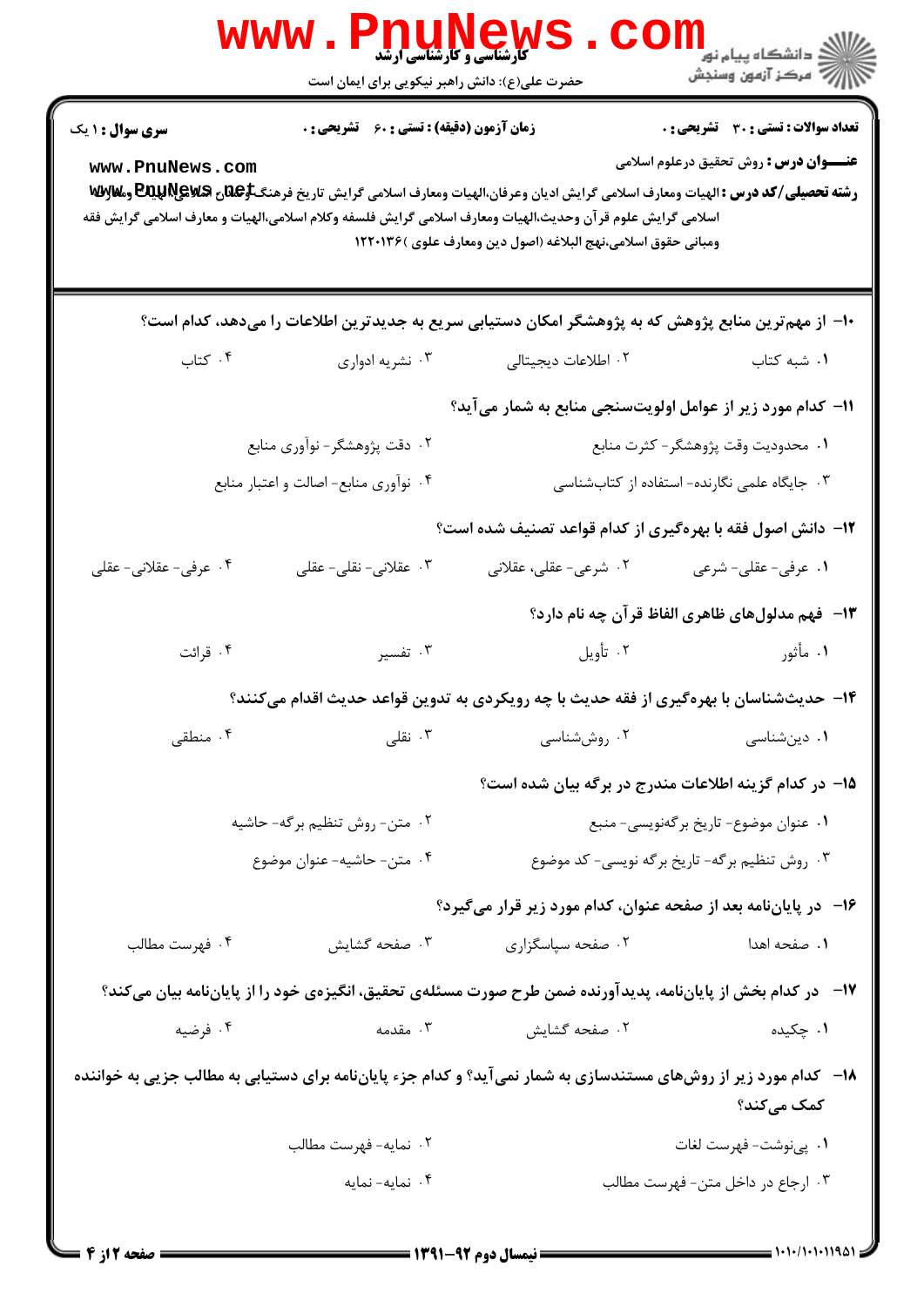|                                           | www.Pn<br><b>کارشناسی و کارشناسی ارشد</b><br>حضرت علی(ع): دانش راهبر نیکویی برای ایمان است                                                                                                                                                                                                            |                                                                                    | ڪ دانشڪاه پيام نور<br>ا∛ مرڪز آزمون وسنڊش                                                     |
|-------------------------------------------|-------------------------------------------------------------------------------------------------------------------------------------------------------------------------------------------------------------------------------------------------------------------------------------------------------|------------------------------------------------------------------------------------|-----------------------------------------------------------------------------------------------|
| <b>سری سوال : ۱ یک</b><br>www.PnuNews.com | <b>زمان آزمون (دقیقه) : تستی : 60 ٪ تشریحی : 0</b><br>رشته تحصیلی/کد درس : الهیات ومعارف اسلامی گرایش ادیان وعرفان،الهیات ومعارف اسلامی گرایش تاریخ فرهنگ <del>\$EQU</del> R و&wy و&wy<br>اسلامی گرایش علوم قر آن وحدیث،الهیات ومعارف اسلامی گرایش فلسفه وکلام اسلامی،الهیات و معارف اسلامی گرایش فقه | ومباني حقوق اسلامي،نهج البلاغه (اصول دين ومعارف علوي )١٢٢٠١٣۶                      | <b>تعداد سوالات : تستی : 30 ٪ تشریحی : 0</b><br><b>عنـــوان درس :</b> روش تحقیق درعلوم اسلامی |
|                                           | ۱۹- معادل اصطلاحی به زبان یا زبانهای دیگر، مربوط به کدام روش مستندسازی پژوهش است؟                                                                                                                                                                                                                     |                                                                                    |                                                                                               |
| ۰۴ پانویس مختلط                           | ۰۳ پانویس توضیحی                                                                                                                                                                                                                                                                                      | ۰۲ پی نوشت                                                                         | ٠١. پانويس ارجاعي                                                                             |
|                                           | ۲۰- اگر منبعی برای بار دوم یا بیشتر استفاده شود و ارجاع دیگری نیز میان آنها نیاید، چه باید کرد؟                                                                                                                                                                                                       |                                                                                    |                                                                                               |
|                                           | ۰۲ از واژه «همان» و ذکر شمارهی صفحه استفاده شود                                                                                                                                                                                                                                                       |                                                                                    | ۰۱ از ویرگول و واژه «همو» استفاده شود                                                         |
|                                           | ۰۴ اسم اثر هر بار تکرار شود                                                                                                                                                                                                                                                                           |                                                                                    | ۰۳ واژهي « همان جا» كفايت مي كند                                                              |
|                                           |                                                                                                                                                                                                                                                                                                       | <b>۲۱</b> - برای مشخص کردن کلمه یا اصطلاحی ویژه از چه علامت ویرایشی استفاده میشود؟ |                                                                                               |
|                                           | ۰۲ گیومه                                                                                                                                                                                                                                                                                              |                                                                                    | ۰۱ پرانتز                                                                                     |
|                                           | ۰۴ دو ویرگول در اطراف کلمه                                                                                                                                                                                                                                                                            |                                                                                    | ۰۳ دو قلاب                                                                                    |
|                                           |                                                                                                                                                                                                                                                                                                       | <b>۲۲- علامت « و علامت »به ترتیب نشانهی اختصاری چیست؟</b>                          |                                                                                               |
|                                           | ۰۲ جدا کردن- تورفتگی                                                                                                                                                                                                                                                                                  |                                                                                    | ۰۱ چسپاندن- نتیجه گیری                                                                        |
|                                           | ۰۴ حذف فاصله- نشانه ارجاع                                                                                                                                                                                                                                                                             |                                                                                    | ۰۳ چسپاندن- تورفتگی                                                                           |
|                                           |                                                                                                                                                                                                                                                                                                       | ۲۳− مصححان به کدام یک از منابع زیر برای تصحیح نیاز دارند؟                          |                                                                                               |
| ٢. كتابهاى تراجم-تذكره- دايرهالمعارف      |                                                                                                                                                                                                                                                                                                       | ۰۱ تذکره- لغتنامه- نسخههای خطی                                                     |                                                                                               |
|                                           | ۰۴ تذکره- دایرهالمعارف- نسخههای خطی                                                                                                                                                                                                                                                                   |                                                                                    | ۰۳ فرهنگ لغات- نسخههای خطی- لغتنامهها                                                         |
|                                           | <b>34</b> - پچنانچه از نسخههای بدست آمده از یک اثر، نتوان یکی را اساس قرار داد و مصحح با اجتهاد عالمانهی خویش یکی را از                                                                                                                                                                               | میان نسخ، مبنا قرار دهد، کدام روش شناسایی نسخ خطی را به کار برده است؟              |                                                                                               |
| ۰۴ قياسي                                  | ۰۳ بینابینی                                                                                                                                                                                                                                                                                           | ۰۲ التقاطی                                                                         | ٠١. نسخه اساس                                                                                 |
|                                           | <b>۲۵</b> - بهرهگیری مصحح از قرائن زبانی، موضوعی و تاریخی برای تصحیح، کدام روش شناسایی نسخه خطی است؟                                                                                                                                                                                                  |                                                                                    |                                                                                               |
| ۰۴ قیاسی                                  | ۰۳ نسخه اساس                                                                                                                                                                                                                                                                                          | ۰۲ بینابینی                                                                        | <b>۱.</b> التقاطي                                                                             |
|                                           | ۲۶- هرگاه مصحح از دو نسخه در یک کتابخانه در تصحیح استفاده کند، چگونه آنها را متمایز میسازد؟                                                                                                                                                                                                           |                                                                                    |                                                                                               |
|                                           | ۰۲ نشانه اختصاری                                                                                                                                                                                                                                                                                      |                                                                                    | ۰۱ عدد                                                                                        |
|                                           | ۰۴ عنوان نسخهها بهطور كامل                                                                                                                                                                                                                                                                            |                                                                                    | ۰۳ حروف                                                                                       |
|                                           |                                                                                                                                                                                                                                                                                                       |                                                                                    |                                                                                               |